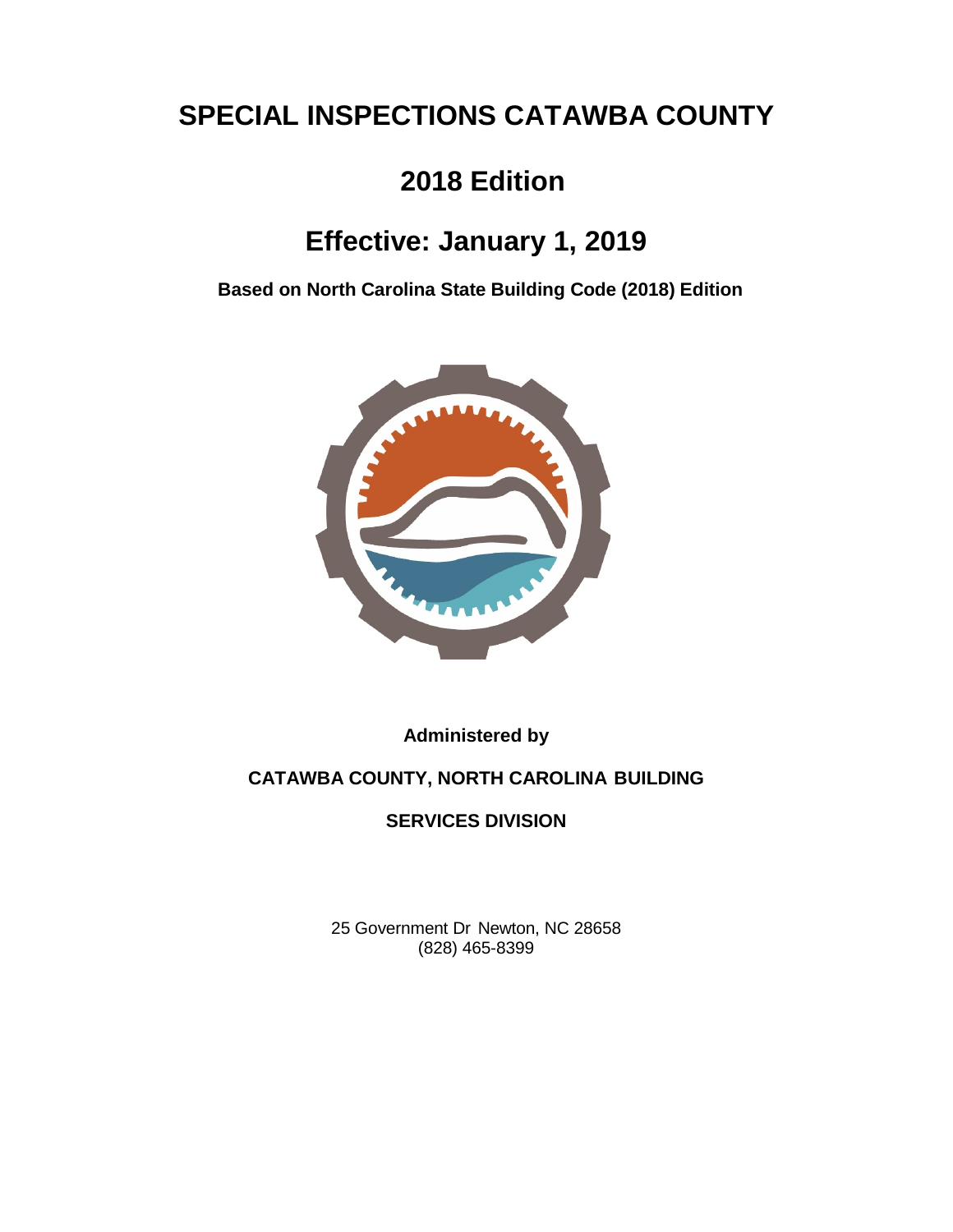### Page <sup>1</sup> of <sup>3</sup> **CATAWBA COUNTY, NORTH CAROLINA**

**Statement of Special Inspections**

|                                                                                                                                                                                                                                          |                | NCBC Edition: 2018 |  |
|------------------------------------------------------------------------------------------------------------------------------------------------------------------------------------------------------------------------------------------|----------------|--------------------|--|
|                                                                                                                                                                                                                                          |                |                    |  |
| and the control of the control of the control of the control of the control of the control of the control of the                                                                                                                         |                |                    |  |
| <b>Building Owner:</b> <u>Communications</u> and Communications and Communications and Communications and Communications and Communications and Communications and Communications and Communications and Communications and Communicatio |                |                    |  |
|                                                                                                                                                                                                                                          | Name           | Company            |  |
| Owner's Address: University of the Community of the Community of the Community of the Community of the Community of the Community of the Community of the Community of the Community of the Community of the Community of the            |                |                    |  |
|                                                                                                                                                                                                                                          |                |                    |  |
|                                                                                                                                                                                                                                          | Name & License | Company            |  |
|                                                                                                                                                                                                                                          |                |                    |  |
|                                                                                                                                                                                                                                          | Name & License | Company            |  |
| Geotechnical Engineer of Record: <b>Example 2018</b>                                                                                                                                                                                     |                |                    |  |
|                                                                                                                                                                                                                                          | Name & License | Company            |  |
| <b>Special Inspections Engineer of Record:</b>                                                                                                                                                                                           |                |                    |  |
|                                                                                                                                                                                                                                          | Name & License | Company            |  |
| Special Inspections Engineer of Record 2:                                                                                                                                                                                                |                |                    |  |
|                                                                                                                                                                                                                                          | Name & License | Company            |  |
| Special Inspections Engineer of Record 3:                                                                                                                                                                                                |                |                    |  |
|                                                                                                                                                                                                                                          | Name & License | Company            |  |
| General Contractor: The Contractor Services of the Contractor Services of the Contractor Services of the Contractor Services of the Contractor Services of the Contractor Services of the Contractor Services of the Contracto           |                |                    |  |
|                                                                                                                                                                                                                                          | Name & License | Company            |  |

This Statement of Special Inspections is submitted as a condition for permit issuance in accordance with the North Carolina Building Code. (2018 NCBC 1704.1.1)

The Special Inspections Engineer of Record shall keep records of specified special inspections and testing and shall furnish copies of monthly reports to the Catawba County Building Services Division via email to [REID@CatawbaCountyNC.gov](mailto:REID@CatawbaCountyNC.gov) and to the appropriate registered design professionals of record. Discrepancies from the approved plans and specifications and code violations observed during the conduct of special inspections services shall be brought to the immediate attention of the contractor for correction, to the attention of the Catawba County Building Services Division, and to the appropriate registered design professionals of record. A final report of special inspections documenting completion of specified special inspections and correction of any discrepancies and observed code violations noted in the inspection and testing reports shall be submitted to the Catawba County Building Services Division via email to [REID@CatawbaCountyNC.gov](mailto:REID@CatawbaCountyNC.gov) prior to the request for final building inspection and building inspection approval by County staff.

Prepared by Registered Design Professional in Responsible Charge:

*(Type or print) Name Signature & Date*

BuildingOwner's Authorization:

*Signature & Date*

BuildingOfficial's Acceptance:

Catawba County Building Services *Signature & Date*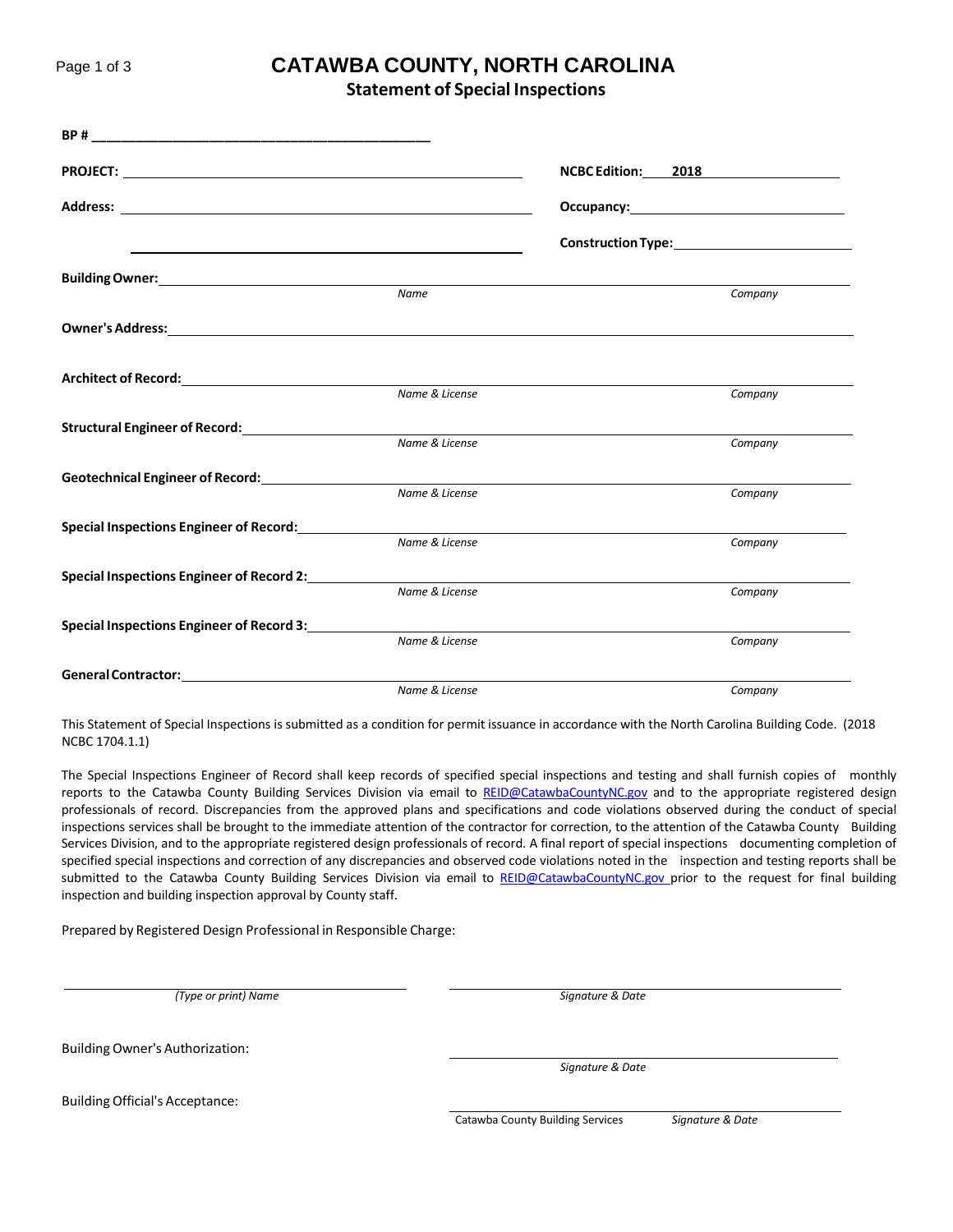| <b>STATEMENT OF SPECIAL INSPECTIONS</b><br>Page 2 of 3<br>Date:<br><b>PROJECT:</b><br>Prepared by: |     |        |                                              |
|----------------------------------------------------------------------------------------------------|-----|--------|----------------------------------------------|
| ACTIVITY/SYSTEMS                                                                                   | Y/N | AGENT* | Continuous or Periodic Inspection ref. below |
| <b>Special Cases</b>                                                                               |     |        | NCBC 1705.1.1                                |
| Piles, Piers, & Special Foundations                                                                |     |        | NCBC 1705.1.2 (1705.7, 1705.8, 1705.9,       |
|                                                                                                    |     |        | 1810.3.5.2.4, & 1810.3.5.2.5)                |
| Spray Fire-Resistant Materials                                                                     |     |        | NCBC 1705.1.2 (1705.14)                      |
| Mastic & Intumescent Materials                                                                     |     |        | NCBC 1705.1.2 (1705.15)                      |
| Smoke Control & Smoke Exhaust systems                                                              |     |        | NCBC 1705.1.2 (1705.18)                      |
| Retaining walls & Retaining systems exceeding                                                      |     |        |                                              |
| 5' of unbalanced backfill                                                                          |     |        | NCBC 1705.1.2 (1807.2)                       |
| <b>Steel Construction</b>                                                                          |     |        | <b>NCBC 1705.2</b>                           |
| <b>Concrete Construction</b>                                                                       |     |        | <b>NCBC 1705.3</b>                           |
| <b>Masonry Construction</b>                                                                        |     |        | <b>NCBC 1705.4</b>                           |
| <b>Wood Construction</b>                                                                           |     |        | <b>NCBC 1705.5</b>                           |
| Soils                                                                                              |     |        | <b>NCBC 1705.6</b>                           |
| <b>Driven Deep Foundations</b>                                                                     |     |        | NCBC 1705.7 (Table 1705.7)                   |
| Cast-in-place deep Foundation                                                                      |     |        | NCBC 1705.8 (Table 1705.8)                   |
| <b>Helical pile Foundation</b>                                                                     |     |        | <b>NCBC 1705.9</b>                           |
| <b>Fabricated Items</b>                                                                            |     |        | NCBC 1705.10 (1704.2.5)                      |
| Special Inspections / Wind resistance **                                                           |     |        | NCBC 1705.11 (1705.11.1 - 1705.11.3)         |
| Special Inspections / Seismic Resistance**                                                         |     |        | NCBC 1705.12 (1705.12.1 - 1705.12.9)         |
| Testing for Seismic Resistance <sup>**</sup>                                                       |     |        | NCBC 1705.13 (1705.13.1 - 1705.13.4)         |
| <b>EIFS</b>                                                                                        |     |        | NCBC 1705.16                                 |
| Fire-resistant penetration & joints                                                                |     |        | NCBC 1705.17                                 |
| **Complete page 3 of 3 for these systems                                                           |     |        |                                              |

\_\_\_\_\_\_\_\_\_\_\_\_\_\_\_\_\_\_\_\_\_\_\_\_\_\_\_\_\_\_\_\_\_\_\_\_\_\_\_\_\_\_\_\_\_\_\_\_\_\_\_\_\_\_\_\_\_\_\_\_\_\_\_\_\_\_\_\_\_\_\_\_\_\_\_\_\_\_\_\_\_\_\_\_\_\_\_\_\_\_\_\_\_\_\_\_\_\_\_\_ \_\_\_\_\_\_\_\_\_\_\_\_\_\_\_\_\_\_\_\_\_\_\_\_\_\_\_\_\_\_\_\_\_\_\_\_\_\_\_\_\_\_\_\_\_\_\_\_\_\_\_\_\_\_\_\_\_\_\_\_\_\_\_\_\_\_\_\_\_\_\_\_\_\_\_\_\_\_\_\_\_\_\_\_\_\_\_\_\_\_\_\_\_\_\_\_\_\_\_\_

\_\_\_\_\_\_\_\_\_\_\_\_\_\_\_\_\_\_\_\_\_\_\_\_\_\_\_\_\_\_\_\_\_\_\_\_\_\_\_\_\_\_\_\_\_\_\_\_\_\_\_\_\_\_\_\_\_\_\_\_\_\_\_\_\_\_\_\_\_\_\_\_\_\_\_\_\_\_\_\_\_\_\_\_\_\_\_\_\_\_\_\_\_\_\_\_\_\_\_\_ \_\_\_\_\_\_\_\_\_\_\_\_\_\_\_\_\_\_\_\_\_\_\_\_\_\_\_\_\_\_\_\_\_\_\_\_\_\_\_\_\_\_\_\_\_\_\_\_\_\_\_\_\_\_\_\_\_\_\_\_\_\_\_\_\_\_\_\_\_\_\_\_\_\_\_\_\_\_\_\_\_\_\_\_\_\_\_\_\_\_\_\_\_\_\_\_\_\_\_\_

\_\_\_\_\_\_\_\_\_\_\_\_\_\_\_\_\_\_\_\_\_\_\_\_\_\_\_\_\_\_\_\_\_\_\_\_\_\_\_\_\_\_\_\_\_\_\_\_\_\_\_\_\_\_\_\_\_\_\_\_\_\_\_\_\_\_\_\_\_\_\_\_\_\_\_\_\_\_\_\_\_\_\_\_\_\_\_\_\_\_\_\_\_\_\_\_\_\_\_\_ \_\_\_\_\_\_\_\_\_\_\_\_\_\_\_\_\_\_\_\_\_\_\_\_\_\_\_\_\_\_\_\_\_\_\_\_\_\_\_\_\_\_\_\_\_\_\_\_\_\_\_\_\_\_\_\_\_\_\_\_\_\_\_\_\_\_\_\_\_\_\_\_\_\_\_\_\_\_\_\_\_\_\_\_\_\_\_\_\_\_\_\_\_\_\_\_\_\_\_\_

\_\_\_\_\_\_\_\_\_\_\_\_\_\_\_\_\_\_\_\_\_\_\_\_\_\_\_\_\_\_\_\_\_\_\_\_\_\_\_\_\_\_\_\_\_\_\_\_\_\_\_\_\_\_\_\_\_\_\_\_\_\_\_\_\_\_\_\_\_\_\_\_\_\_\_\_\_\_\_\_\_\_\_\_\_\_\_\_\_\_\_\_\_\_\_\_\_\_\_\_ \_\_\_\_\_\_\_\_\_\_\_\_\_\_\_\_\_\_\_\_\_\_\_\_\_\_\_\_\_\_\_\_\_\_\_\_\_\_\_\_\_\_\_\_\_\_\_\_\_\_\_\_\_\_\_\_\_\_\_\_\_\_\_\_\_\_\_\_\_\_\_\_\_\_\_\_\_\_\_\_\_\_\_\_\_\_\_\_\_\_\_\_\_\_\_\_\_\_\_\_

\_\_\_\_\_\_\_\_\_\_\_\_\_\_\_\_\_\_\_\_\_\_\_\_\_\_\_\_\_\_\_\_\_\_\_\_\_\_\_\_\_\_\_\_\_\_\_\_\_\_\_\_\_\_\_\_\_\_\_\_\_\_\_\_\_\_\_\_\_\_\_\_\_\_\_\_\_\_\_\_\_\_\_\_\_\_\_\_\_\_\_\_\_\_\_\_\_\_\_\_ \_\_\_\_\_\_\_\_\_\_\_\_\_\_\_\_\_\_\_\_\_\_\_\_\_\_\_\_\_\_\_\_\_\_\_\_\_\_\_\_\_\_\_\_\_\_\_\_\_\_\_\_\_\_\_\_\_\_\_\_\_\_\_\_\_\_\_\_\_\_\_\_\_\_\_\_\_\_\_\_\_\_\_\_\_\_\_\_\_\_\_\_\_\_\_\_\_\_\_\_

\_\_\_\_\_\_\_\_\_\_\_\_\_\_\_\_\_\_\_\_\_\_\_\_\_\_\_\_\_\_\_\_\_\_\_\_\_\_\_\_\_\_\_\_\_\_\_\_\_\_\_\_\_\_\_\_\_\_\_\_\_\_\_\_\_\_\_\_\_\_\_\_\_\_\_\_\_\_\_\_\_\_\_\_\_\_\_\_\_\_\_\_\_\_\_\_\_\_\_\_ \_\_\_\_\_\_\_\_\_\_\_\_\_\_\_\_\_\_\_\_\_\_\_\_\_\_\_\_\_\_\_\_\_\_\_\_\_\_\_\_\_\_\_\_\_\_\_\_\_\_\_\_\_\_\_\_\_\_\_\_\_\_\_\_\_\_\_\_\_\_\_\_\_\_\_\_\_\_\_\_\_\_\_\_\_\_\_\_\_\_\_\_\_\_\_\_\_\_\_\_

\*INSPECTION AGENTS **REQUIRED TO BE PROVIDED BELOW: NAME, COMPANY NAME, ADDRESS, EMAIL ADDRESS / CONTACT, PHONE NUMBER / CONTACT**

1. Special Inspections Engineer of Record:

2. Inspection and Testing Agency 1 A:

3. Special Inspections Engineer of Record 2:

4. Inspection and Testing Agency 2 A:

5. Special Inspections Engineer of Record 3:

#### 6. Inspection and Testing Agency 3 A:

NOTE: The Inspectors and testing agencies shall be engaged by the Owner or the Owner's Agent, and not by the Contractor or Subcontractor whose work is to be inspected or tested, unless the Contractor is the owner. (2018 NCBC 1704.2 with Exceptions)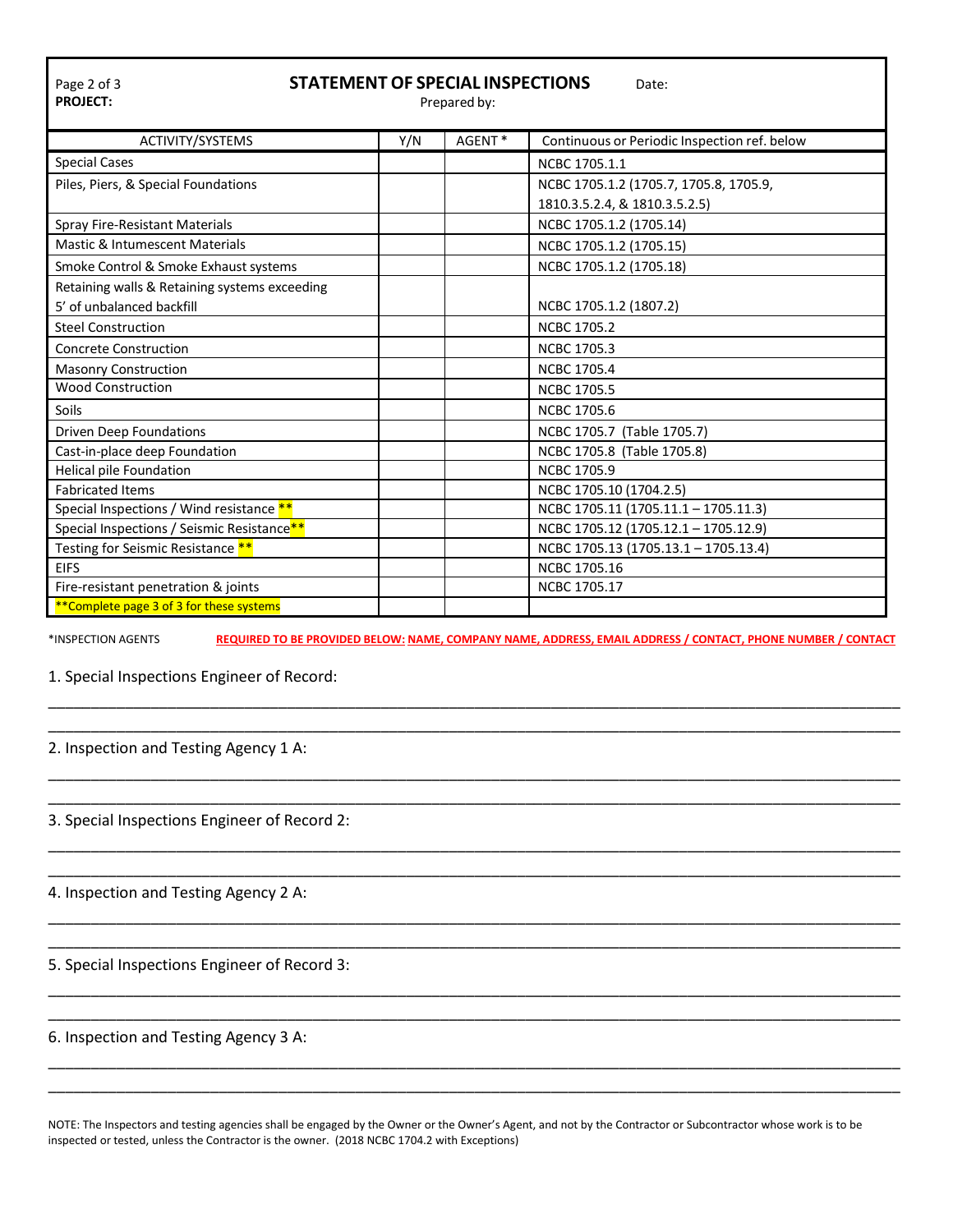## Page 3 of 3 **STATEMENT OF SPECIAL INSPECTIONS\*\***

#### Identification of Wind Force Resisting System 1705.11

| Ultimate design wind speed (2018 NCBC 1609.3) |  |
|-----------------------------------------------|--|
|                                               |  |
| Wind Exposure Category (2018 NCBC 1609.4.3)   |  |
|                                               |  |
| Identification of MWFR Systems Required (Y/N) |  |
|                                               |  |

Description of mandatory wind force resisting system and designated wind resisting components requiring special inspections (Review Sections 1705.11.1 – 1705.11.3 of the NCBC to prepare this section):

#### Identification of Seismic Systems NCBC 1705.12 and Testing of Seismic Resistance 1705.13

| Seismic Design Category (2018 NCBC 1609.3)                                                                                                                 |  |
|------------------------------------------------------------------------------------------------------------------------------------------------------------|--|
| Identification of Seismic Systems Required (2018 NCBC 1609.4.3)                                                                                            |  |
| Testing for Seismic resistance                                                                                                                             |  |
| Description of seismic systems requiring special inspections (Review Sections 1705.12.1 - 1705.12.9 of the NCBC to prepare this<br>section):               |  |
| Description of testing of seismic resistance requiring special inspections (Review Sections 1705.13.1 - 1705.13.4 of the NCBC to<br>prepare this section): |  |

### Statement of Responsibility

List each contractor responsible for the construction or fabrication of a system or component designated above. Each contractor listed must submit a Contractor's Statement of Responsibility.

| Name | Company | System or Component |
|------|---------|---------------------|
|      |         |                     |
|      |         |                     |
|      |         |                     |
|      |         |                     |
|      |         |                     |
|      |         |                     |
|      |         |                     |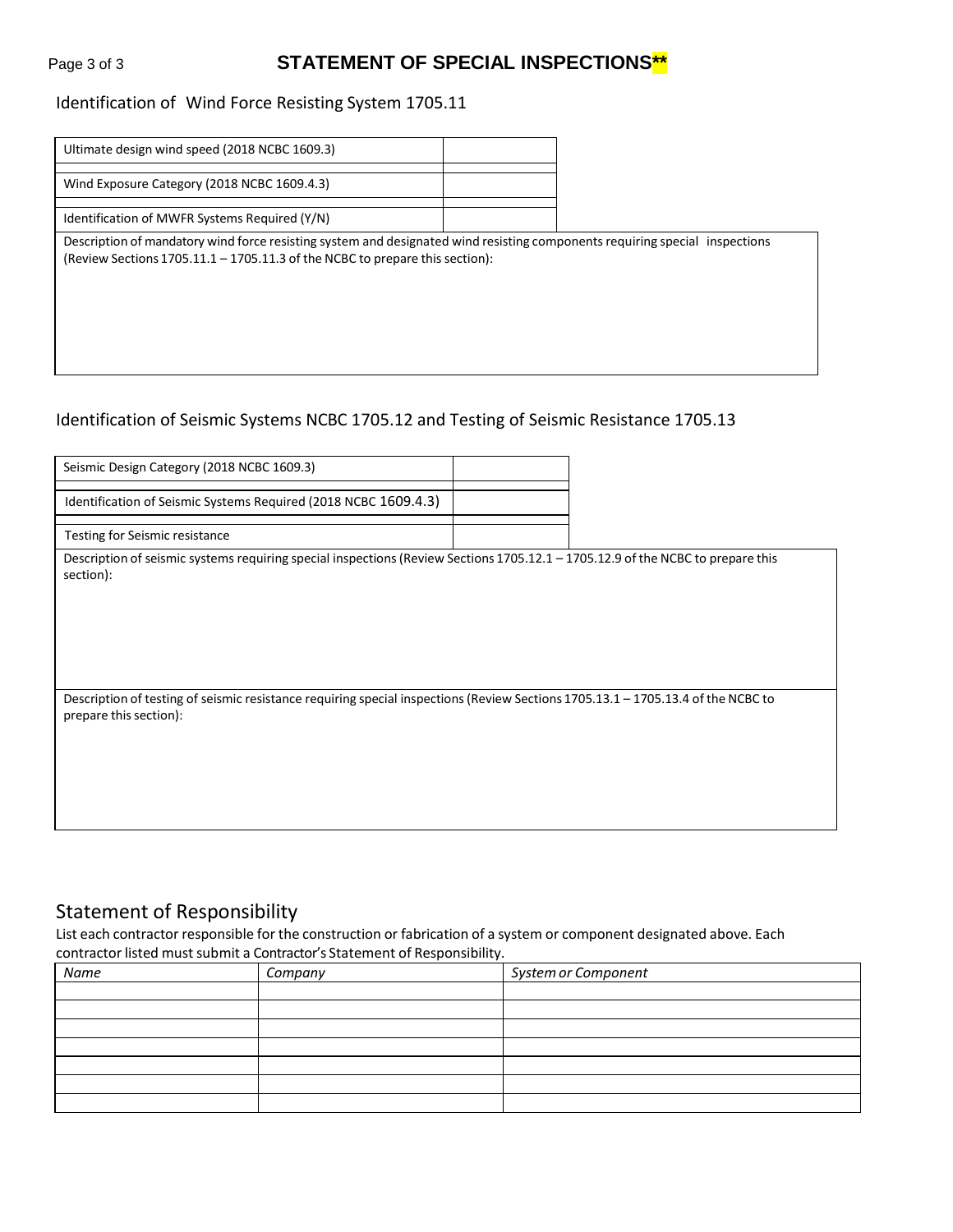## Contractor's Statement of Responsibility

Each contractor responsible for the construction of a main wind- or seismic force resisting system, designated seismic system of a wind- or seismic force-resisting component listed in the statement of special inspections shall submit a written statement of responsibility containing acknowledgment of awareness of the special requirements contained in the statement of special inspections. (2018 NCBC 1704.4 Contractors responsibility)

Project:

Contractor's Name:

Address:

Phone No.:

Email Address:

License No.:

Description of designated building systems and componentsincluded in the Statement of Responsibility:

#### **Contractor's Acknowledgment of Special Requirements**

I hereby acknowledge that control will be exercised to obtain conformance with the construction documents approved by the Building Official.

\_

Signature Date Date

#### **Contractor's Provisions for Quality Control**

Procedures for exercising control within the contractor's organization, the method and frequency of reporting and the distribution of reports is attached to this Statement.

Identification and qualifications of the person(s) exercising such control and their position(s) in the organization are attached to this Statement.

• Contractor's Statement of Responsibility •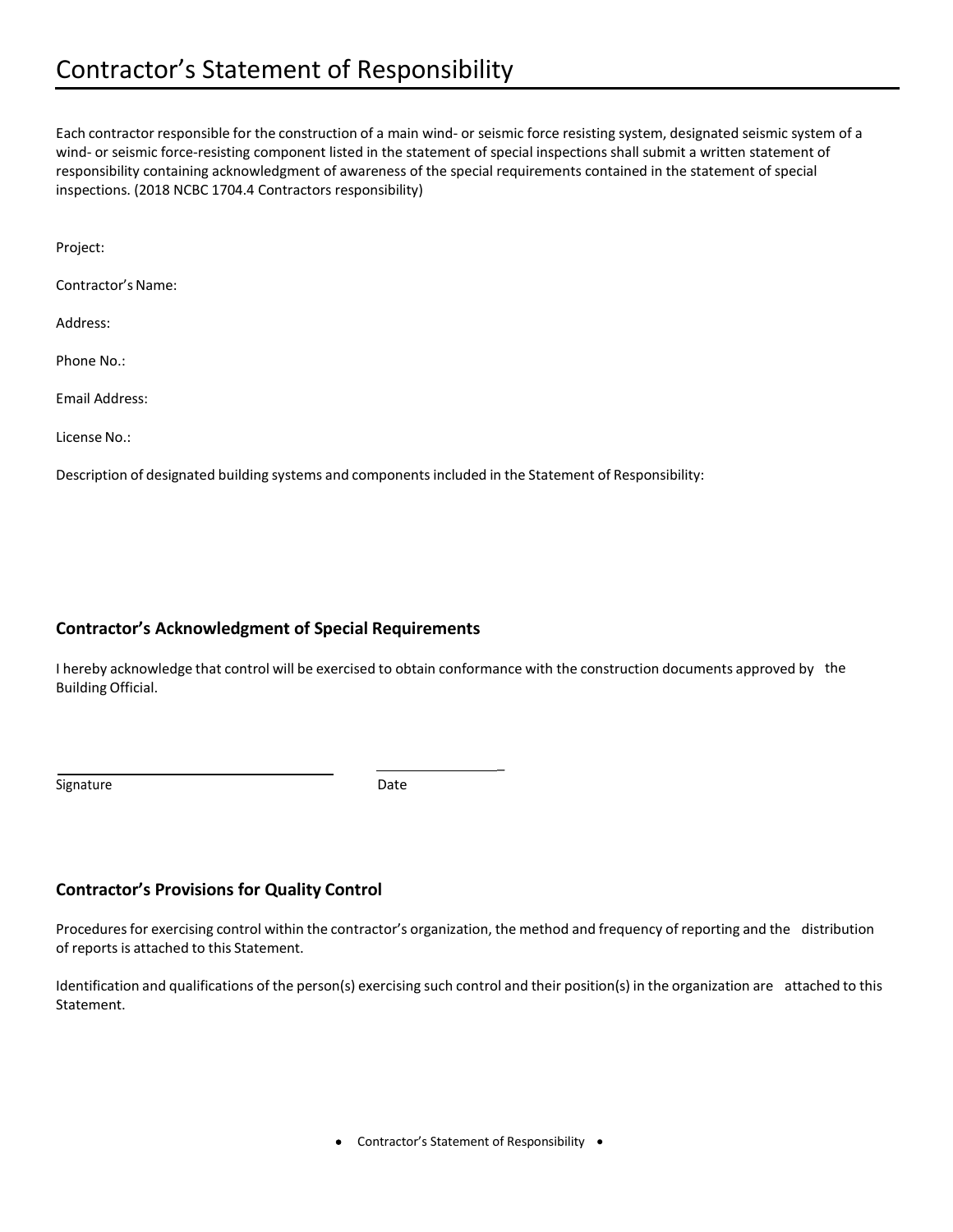#### **Monthly Engineers Summary Report**

Catawba County, North Carolina

| $\Box$ |                                                                                                                                                                                                                          |                          |
|--------|--------------------------------------------------------------------------------------------------------------------------------------------------------------------------------------------------------------------------|--------------------------|
| $\sim$ | Summary Report Covering Laboratory Test Results dated __________________________                                                                                                                                         |                          |
|        |                                                                                                                                                                                                                          |                          |
|        | ,我们也不会有什么。""我们的人,我们也不会有什么?""我们的人,我们也不会有什么?""我们的人,我们也不会有什么?""我们的人,我们也不会有什么?""我们的人                                                                                                                                         |                          |
|        | Discrepancy, list items requiring correction, corrections of previous listed items and previously listed                                                                                                                 |                          |
|        |                                                                                                                                                                                                                          |                          |
|        | ,我们也不会有什么。""我们的人,我们也不会有什么?""我们的人,我们也不会有什么?""我们的人,我们也不会有什么?""我们的人,我们也不会有什么?""我们的人                                                                                                                                         |                          |
|        | List changes to approved plans authorized by architect or engineer: ________________________________                                                                                                                     |                          |
|        |                                                                                                                                                                                                                          |                          |
|        | To the best of my knowledge, work inspected and tests reviewed are in accordance with the building services<br>division approved design drawing, specifications and applicable workmanship provisions of the NC Building |                          |
|        | Code except as noted above.<br>Prepared by:                                                                                                                                                                              |                          |
|        | Printed Name: University of Printed Name:                                                                                                                                                                                |                          |
|        |                                                                                                                                                                                                                          |                          |
|        |                                                                                                                                                                                                                          | Design Professional Seal |

(This report to be furnished to the Building Services Official at time of scheduled site inspections.)